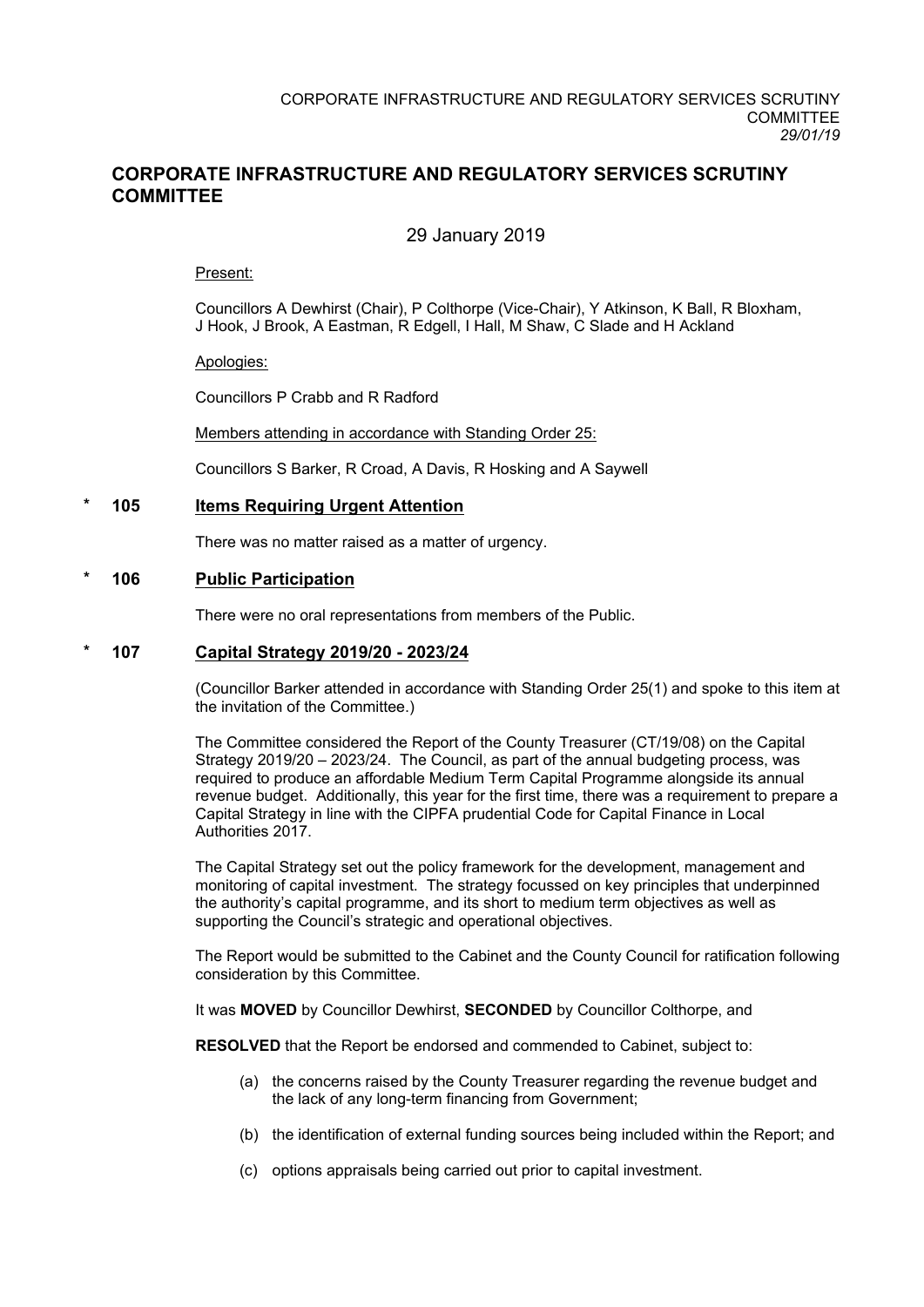CORPORATE INFRASTRUCTURE AND REGULATORY SERVICES SCRUTINY COMMITTEE 29/01/19

#### **\* 108 Treasury Management and Investment Strategy 2019/20**

The Committee received the Report of the County Treasurer (CT/19/07) on the proposed Treasury Management and Investment Strategy 2019/20 financial year, prepared in accordance with the revised Treasury Management Policy Statement and revised CIPFA Code of Practice for Treasury Management, to be submitted to the Cabinet and the County Council for ratification following consideration by this Committee.

It was **MOVED** by Councillor Dewhirst, **SECONDED** by Councillor Brook, and

**RESOLVED** that the Treasury Management Strategy 2019/20 be endorsed and commended to the Cabinet and County Council.

#### **\* 109 Transport and Engineering Professional Services - Delivery Model Review**

The Committee considered the Report of the Chief Officer for Highways, Infrastructure Development and Waste (HIW/19/6) together with the Delivery Model Review of the Transport and Engineering Professional Services (TEPS).

The current TEPS contract between the Council and the private sector consultant Jacobs UK would expire on 31 March 2020 and the Report provided a summary of the review process undertaken to establish the most appropriate future delivery model beyond 2020.

A project was initiated to consider the different delivery models that were available nationally for the provision of TEPS and to recommend a preferred model. The objectives of the model were to reflect the key operating principles of the Engineering Design Group. Options appraisals were carried out and examples of delivery models considered included, Full inhouse service delivery; In-house team with single top-up consultant; Local Authority Trading Company; Joint Ventures; and Fully externalised services with external consultants.

Members noted this was a very clear and well-presented Report.

It was **MOVED** by Councillor Dewhirst, **SECONDED** by Councillor Ball, and

**RESOLVED** that the proposal to adopt an internal team with top up consultant as the preferred model for delivery of the transportation and civil engineering design services from 2020 onwards be endorsed.

#### **\* 110 Planned and Reactive Maintenance: Potholes and Drainage Task Group**

The Committee received the Report of the Planned and Reactive Maintenance: Potholes and Drainage Task Group and the recommendations contained therein. It was noted that this was a very clear and well-presented Task Group Report. The Chair of the Task Group expressed his thanks to everyone involved in the preparation of the Report.

An internal website should be available shortly that would provide information on highways works and also historic information. This would be trialled initially by the Task Group.

It was hoped that by raising awareness through the Highways and Traffic Orders Committees at Recommendation 1b would alleviate issues around communication.

It was **MOVED** by Councillor Ball, **SECONDED** by Councillor Edgell and

**RESOLVED** that the Task Group Report be commended to Cabinet.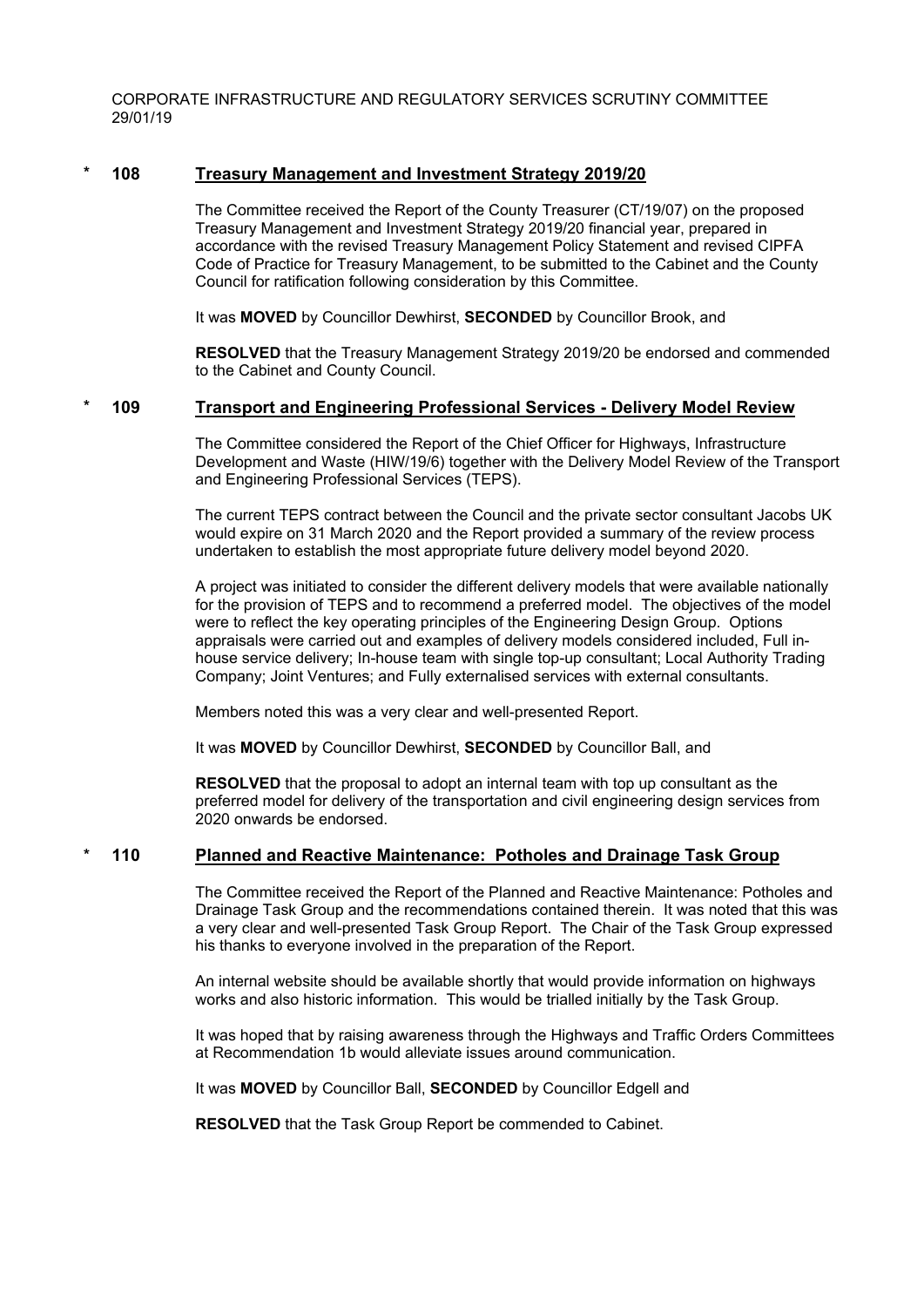### **\* 111 Congestion and Air Quality Task Group Update**

(Councillor Croad attended in accordance with Standing Order 25(1) and spoke to this item at the invitation of the Committee.)

The Committee received the Report of the Head of Planning, Transportation and Environment (PTE/19/4) which provided an update on the Council's work regarding the five recommendations made by the Air Quality and Congestion Task Group on 12 June 2018. It also reported on the Air Quality Management Areas (AQMA) in Devon and provided an update on changes to the wider social, political and technological contexts in which the Council operated.

From the eleven declared AQMAs in Devon, eight were currently showing 2017 NO2 monitoring levels below the national objective. Current DEFRA guidance stated that if annual monitoring showed that air quality levels remained consistently below the threshold level for two years, the AQMA could be considered for revocation.

Discussion points with Members and Officers included:

- disappointment at the continuing congestion in Exeter and other major towns, whilst acknowledging the difficulty in changing behaviours;
- that AQMAs should continue to be monitored and not revoked after two years if levels remained low;
- the need to continue working with young people to encourage a change in behaviours and the availability of travel cards for young people;

It was **MOVED** by Councillor Atkinson, **SECONDED** by Council Ball and

#### **RESOLVED** that

- (a) a Report be prepared for the Committee on the impact of the Access Plan, looking at the 40 schools that were participating;
- (b) welcome how to encourage bus take-up amongst young people with additional work on definitions of Value for Money with exploration of whether external funding was available for this; and
- (c) that a Report be prepared for the Committee on the Local Transport Plan and schemes to look at and address congestion.

#### **\* 112 Waste and Resource Management Strategy for Devon - Update**

(Councillor Atkinson declared a personal interest in this item by virtue of being a Trustee of Exeter Food Action.)

The Committee received the Report of the Chief Officer for Highways, Infrastructure Development and Waste (HIW/19/5) providing an update on the Waste and Resource Management Strategy for Devon. The Strategy was undergoing its 5-yearly review following the recent publication of the Government's Our Waste, Our Resources: A Strategy for England in December 2018.

The Report detailed the progress made on implementing the Strategy and would be reviewed again in 2019, influenced by the publication of the Government's own Strategy.

**RESOLVED** that a Spotlight Review take place to look at Food Waste and to include it in the Work Programme.